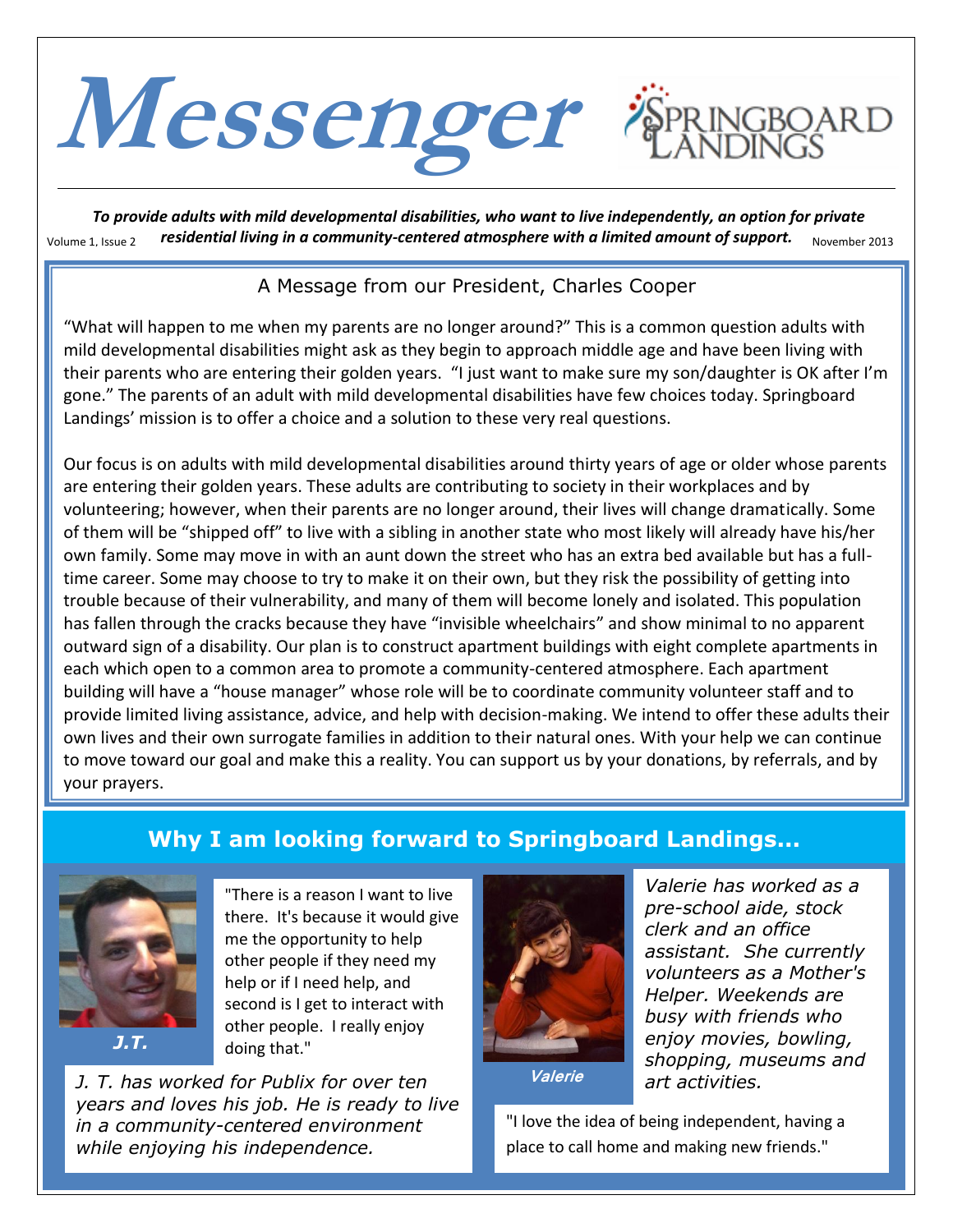### **\$5000 and above**

Anonymous Church of St Matthew Mallory Station Storage-Doyle R Monday **\$1000 - \$4999**

Richard and Victoria Chambers Charles and Patricia Cooper Chuck and Beth Cooper John Cooper Ken and Pat Dannemiller Stephen and Vicki Day Jack and Mary Ann Dunn Albert and Judith Dzermejko Paula Gilles Fischer The Martin and Doll Hunt Family Foundation John and Carole Mafrige Merck Partnership For Giving Mitchell and Patricia Van Wyk **\$500 - \$999**

Richard Blanford Tom and Judy Connor Sr John and Karen Doerschuk Tod and Mary Fetherling John and Sandy Lanigan Joan McGranaghan James P and Peggy M Sohan

# **Benefactors**

#### **\$500 - \$999** *(continued)*

Patrick J Sohan Adrianna Van Wyk William and Lisa Winters

### **\$100 - \$499**

Carolyn Blanford Mary S Bowman Tom and Bonnie Case Richard and Rosie Cooper Robert E Cooper Don and Greta Corcoran Critical Mass Chick Donaldson Mitchell and Ann Elder Michael and Rosemary Fedele Phil and Cathy Fister Lisa Amdur Frazier Clarence and Sue Greenwell Lucy Griffin Al and Cara Hagan Harold and Julia Hagan James and Alfreda Hagan Jim and Martha Hagan Kenneth D Infinger Robert and Margaret King Clark and Bonnie Lamping

#### **\$100 - \$499** *(continued)*

David and Amanda Levy Hugh and Cheryl McGowan Joe Mercer Hite and Shelly Nally Brandon and Ashley Quinlan Nick Sparacino John and Annette Summers Grace Upleger Jimmy and Mary White Joseph and Karen White Keith Yann Richard and Elizabeth Yann **\$1 - \$99** Anonymous Dawn Bagby David and Ann Blanford Katherine M Emge Rebekah Forlines Carl and Donna Hulswede Jack Myers Fran Rajotte Martha Rudman James P Sohan Jr Christine M Wohar

## **Resource Corner:** *Transitioning*

**by Kathryn Guillot, Ph.D., CCC-SLP**

Transitions are a major part of our lives that can bring forth growth and change. We all experience transitioning during life that can be filled with lots of different emotions from excitement of something new to anxiety about how the change will affect one's life. Even though we all experience life transitions, not everyone experiences the same life transitions at the same point in life. For example, an individual with mild developmental disabilities might live at home with his/her parents well into adulthood, whereas an adult without developmental disabilities might live with parents until they start college. In these two different examples, each individual requires and has different needs to be successful when making life's transitions. It is important to help prepare one for their upcoming transition. Additionally, it is equally important to start talking about the transition in advance. I would suggest talking at least six months to one year or more depending on the needs and abilities of your child. Here are some questions that parents and individuals with disabilities can use to assist in the conversations about the transition to independent living. Additionally, these questions can also help prepare them for the transition.

- Can he/she independently take care of daily living activities such as bathing, dressing, and oral hygiene?
- Can he/she manage their daily medications?
- Can he/she independently do simple household chores such as making the bed, cleaning the bathroom, dusting, vacuum and laundry?
- Can he/she independently make simple meals using a microwave and possibly oven/stove?
- Does he/she know how to handle an emergency situation?
- What is his/her ability to problem-solve simple dilemmas such as something breaking or not working right?
- What is his/her understanding of the concept of money and budgeting?
- Is he/she able to use public transportation or other navigation tools such as maps to get around?
- What is his/her social network (i.e., does he/she have friends outside of family members) and will he/she be able to maintain it when living alone?
- Is he/she emotionally ready to make the transition?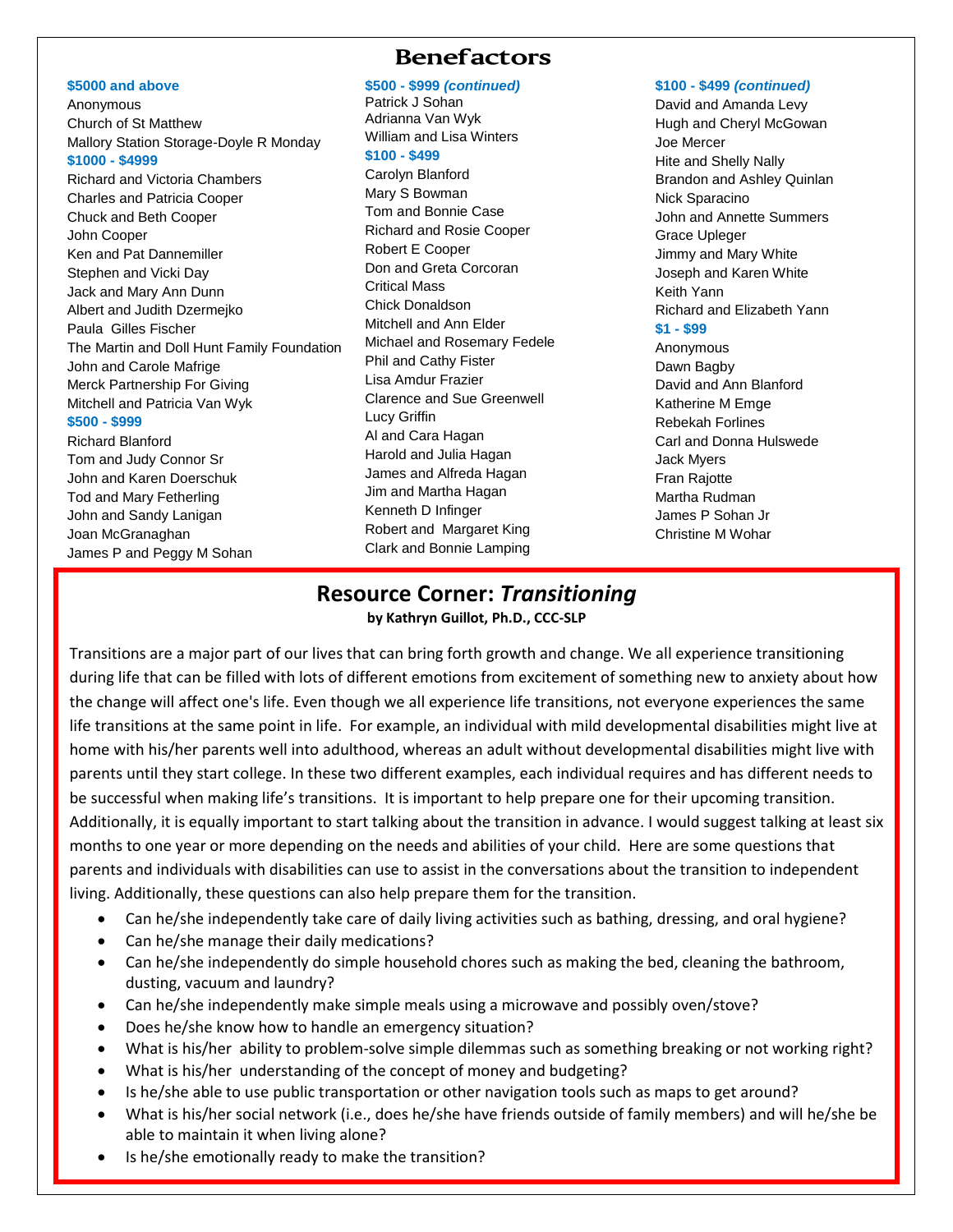### **We need you...**

I would like to take this opportunity to introduce myself. I am Dawn Morgan Bagby, the Vice-President/Treasurer of the Board for Springboard Landings. I am not the parent of a family member who is disabled, but I see the hope and desperation in the eyes and hearts of those parents to have care provided for their son or daughter when they are no longer here to fill their needs. I find it imperative to do what I can do to be a part of helping the mission of Springboard Landings come to fruition, and my hope is that you will too. They need our help.

There are a large number of adults with mild developmental disabilities who have been recognized as needing funding in the area of residential services, however, there have been no funding or resources allocated to this group. This needs assessment can be found in a document called *Fulfilling the Promise* released by the Disability Policy Alliance of Tennessee [www.fulfillthepromise.org/History.html](http://www.fulfillthepromise.org/History.html).

Adults with mild developmental challenges are productive members of society who deserve the opportunity to maintain an independent lifestyle with support as needed. A community-centered atmosphere creating a surrogate family would negate the feeling of isolation. Fortunately, Springboard Landings has taken on this mission and has a plan for building and implementing this concept. I strongly support this concept as described in the President's Message in this issue.

At this time we are pushing forward to acquire the funding and land needed to make this vision a reality. What we need from each of you is to share your connections within the Nashville community to assist in the acquisition of the needed resources to make the Springboard Landings' dream come true.

The holidays are upon us, as is the end of the tax year. Why not consider making a tax deductible gift to those on your gift list? We will be happy to present a gift card noting your donation in their honor.

We welcome the opportunity to speak before your groups and organizations. The Board will be pleased to meet with you and/or any appropriate persons in your company, church or organization, to work out a plan which benefits all of us. You can email us at info@springboardlandings.org or give us a call at 615-719-9060.

I look forward to meeting you at our gathering, "Celebrate New Beginnings" on January 18, 2014.

Again, **We need you**...

# **Social Media**

We are blessed to have Andy McClung with A.M. Perspectives on our team. He is a web designer based out of Franklin, KY. and has taken a vested interest in our organization. He plans to reconstruct our website and Facebook page with the same enthusiasm as if it were his own.

Learn more about Springboard Landings on our website at **http://www.springboardlandings.org**

and



Type in Springboard Landings on the SEARCH bar.

and/or contact us at: 615-719-9060 P. O. Box 210471 Nashville, TN 37221



# **Springboard Landings Saturday**

**January 18, 2014 2:00 p.m. to 4:00 p.m. Section VI Clubhouse, River Plantation**

This informational gathering is to introduce our organization to you and update those who already know us.

*Refreshments will be served*.

Please go to our website to *register* and for directions:

**www.springboardlandings.org**

or call **615-719-9060**